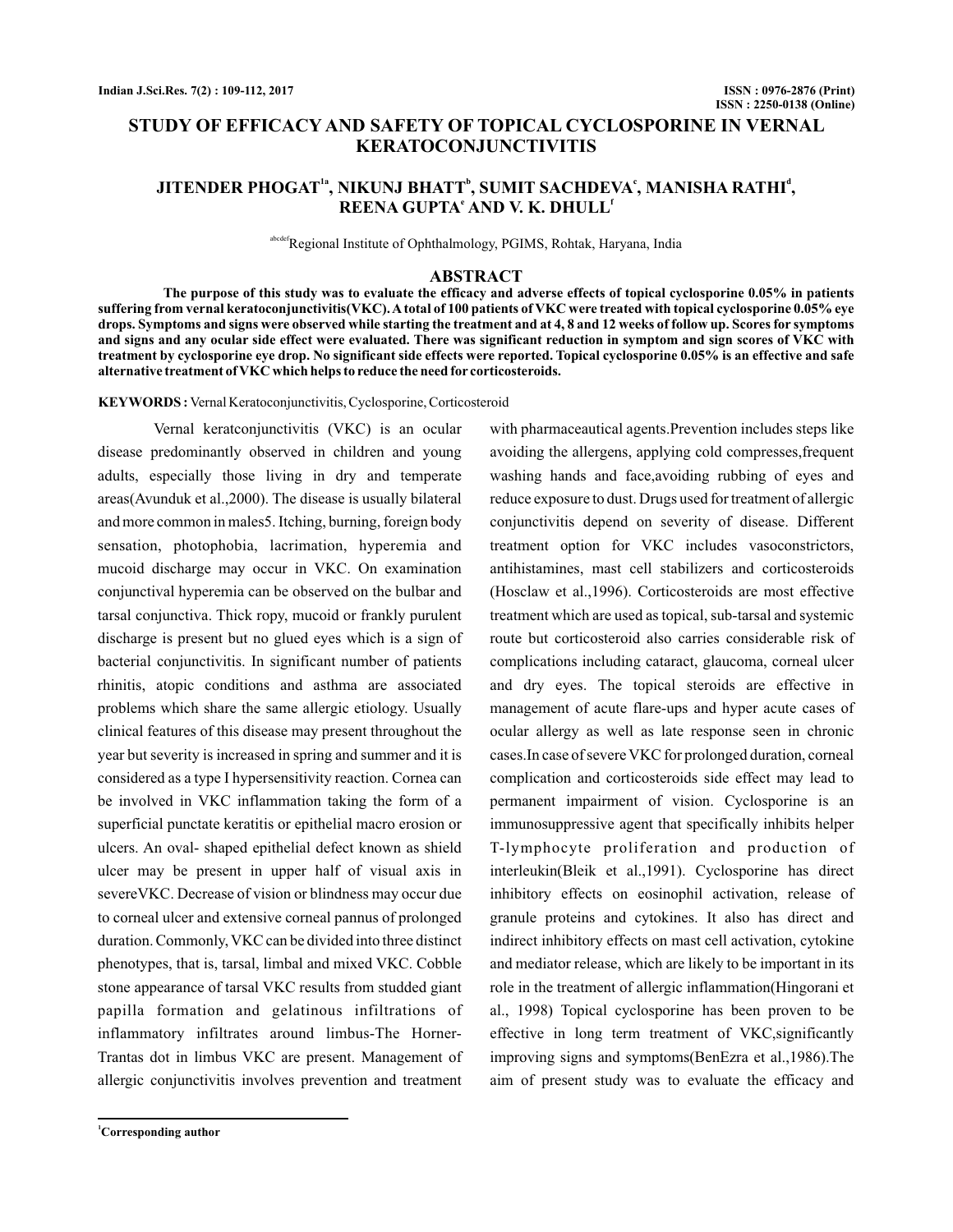adverse effects of topical cyclosporine 0.05% in patients of vernal kerato conjunctivitis.

### **MATERIALSAND METHODS**

A total of 100 patients with vernal keratoconjunctivitis presenting in Regional Institute of Ophthalmology, PGIMS were included in the present study. All patients had active disease during their enrollment. Informed consent was obtained from the patients parents in case of minors. A detailed medical history was obtained and a complete ophthalmologic examination was performed. Visual acuity was noted in patients who did not have symptoms of photophobia, blepharospasm. Intraocular pressure was noted with applanation tonometry. Anterior segment was evaluated with slit-lamp examination and dilated fundus examination was performed. Symptoms and signs were noted before the start of treatment and at follow up of 4,8 and 12 weeks after starting of treatment. Symptom scores were assigned between 0-3 and were calculated by grading itching, discomfort, discharge, tearing and photophobia. Sign scores were calculated by grading conjunctival hyperemia, limbal papillae, tarsal papillae, keratopathy and corneal neovascularization. Size and extensiveness were considered when grading the tarsal conjunctival and limbal papillae. Corneal signs were scored according to the extensiveness of punctate epithelial keratitis and/or presence of ulceration. Corneal revascularization was graded according to corneal quadrants and by measuring the dimension from the limbus to the central cornea.(Table-1)

Topical cyclosporine 0.05% four times a day was added to each patient's treatment. Evaluation was done on above mentioned interval. All data was analyzed using SPSS software. P-value of <0.05 was considered statistically significant.

## **RESULTS**

Among the 100 patients with VKC who were recruited for the study, 66 were male and 34 were female. The mean age of patients was  $12.7+/-3.7$  (range 6-25) years. The severe VKC of bulbar, tarsal and mixed type was found in 30, 7 and 63 patients, respectively. (Table-2).

Before treatment the median values of the symptoms and sign scores were 11.0 (range 5.0-15.0) and 7.0 (range 2.0- 14.0), respectively. These scores were reduced at week 4 of therapy (symptom score 3.0 and sign score 3.0) when compared with baseline scores, the reductions in the symptoms and sign scores at weeks 4, 8 and 12 of treatment were statistically significant  $(p<0.05)$ .

#### **DISCUSSION**

In this study, efficacy of topical cyclosporine on those patients of vernal keratoconjunctivitis who were in active phase of disease was evaluated.In this study efficacy of topical Cyclosporine(0.05%) on clinical signs and symptoms of VKC was evaluated. Significant reductions in sign and symptoms scores were detected at week 4 of initiation of therapy. When compared to baseline scores, the reductions in the sign and symptoms scores were statistically significant. After 4 weeks further reductions in sign scores were noted as compared with symptoms scores.

Topical cyclosporine was well tolerated by all of our patients.

In this study statistically significant improvement was observed for symptoms(itching,photophobia,mucous discharge) and signs (conjunctival hyperemia, punctate keratitis) of VKC.There was also improvement for other symptoms(watering,foreign body sensation) and signs(limbaloedema,palpebral conjunctival papillae) of VKC.These results were compatible with the studies carried out by Gupta et al., 2001 and Sechhi et al., 1998. No significant side effects occurred, except for mild stinging and burning upon administration, which was also noted in studies carried out by Hingorani et al., 1998 and secchi et al.,1998. Cyclosporine was similarly effective in controlling acute allergy in a study done by Ozcan et al., 2007. However in study carried out by Bleik et al.,1991, no adverse effects and no detectable levels of cyclosporine were noted in the blood in the cyclosporine treated groups. Topical cyclosporine appears to carry none of the serious,sight threatening complications of topical steroids,such as glaucoma, cataract and exacerbation of corneal infection. Cyclosporine an immunosuppressive agent,most commonly inhibits T-lymphocytes proliferation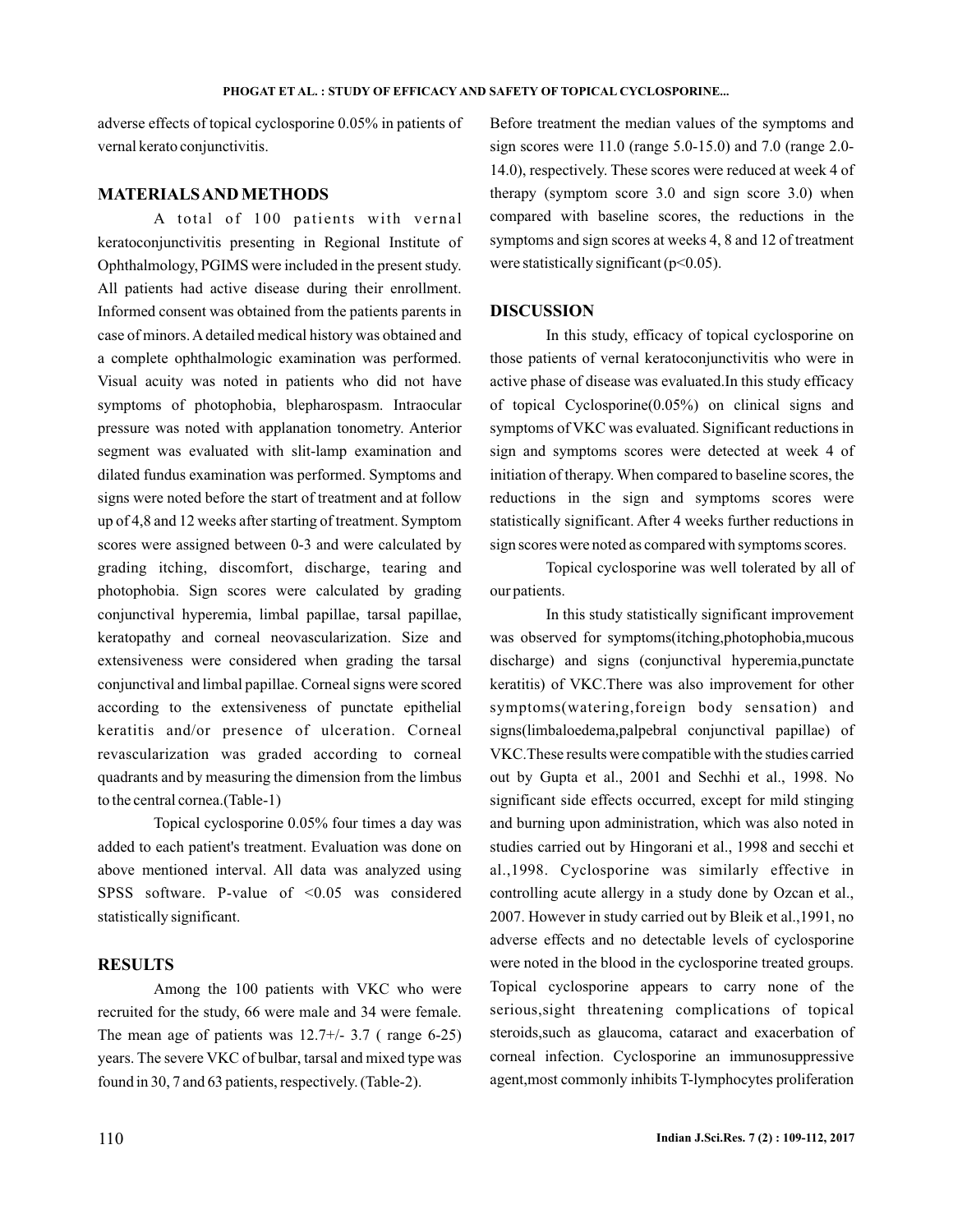#### **PHOGAT ET AL. : STUDY OF EFFICACY AND SAFETY OF TOPICAL CYCLOSPORINE...**

| Variable           | <b>Score</b> |                          |                               |                         |  |
|--------------------|--------------|--------------------------|-------------------------------|-------------------------|--|
|                    | $\theta$     | 1                        | $\mathfrak{D}$                | 3                       |  |
| <b>Symptoms</b>    |              |                          |                               |                         |  |
| Itching            | None         | Occasional               | Frequent                      | constant                |  |
| Discomfort         | none         | Mild                     | Moderate                      | severe                  |  |
| Tearing            | normal       | Wet eyes only            | Intermittent tears<br>on face | Constant tears on face  |  |
| Discharge          | none         | Small amount             | Moderate amount               | Severe amount           |  |
| Photophobia        | none         | Mild                     | Moderate                      | Severe                  |  |
| <b>Signs</b>       |              |                          |                               |                         |  |
| Conjunctival       | none         | Mild                     | Moderate                      | Severe                  |  |
| hyperemia          |              |                          |                               |                         |  |
| Tarsal papillae    | none         | $<1$ mm                  | $1-3$ mm                      | $>3$ mm                 |  |
| Limbal papillae    | none         | $< 90$ or $< 2$ mm       | 90-180 or 2-4 mm              | $>180$ or $> 4$ mm      |  |
| Keratopathy        | none         | Localized punctate       | Two quadrants of              | Three or more           |  |
|                    |              | epithelial keratitis     | epithelial keratitis          | quadrants of epithelial |  |
|                    |              |                          |                               | keratitis/corneal ulcer |  |
| Corneal            | none         | $\leq 90$ or $\leq 1$ mm | 90-180 or 1-3 mm              | $>180$ or $>4$ mm       |  |
| neovascularisation |              |                          |                               |                         |  |

**Table 1 : Grading of Symptoms and Signs of VKC Patients**

| Table 2: Symptom and Sign Scores of VKC Patients Before and After Tacrolimus Therapy |  |
|--------------------------------------------------------------------------------------|--|
|--------------------------------------------------------------------------------------|--|

| <b>Variable</b>      | <b>Median (Range)</b> | $25th$ Percentile | $75th$ Percentile | P-value |
|----------------------|-----------------------|-------------------|-------------------|---------|
| <b>Symptom Score</b> |                       |                   |                   |         |
| <b>Baseline</b>      | $11.0(5.0-15.0)$      | 9.0               | 13.0              |         |
| Week 4               | $3.0(0.0 - 13.0)$     | 1.0               | 9.0               | < 0.001 |
| Week 8               | $3.0(0.0 - 13.0)$     | 1.0               | 9.0               | < 0.001 |
| Week 12              | $3.0(0.0 - 13.0)$     | 1.0               | 9.0               | < 0.001 |
| <b>Sign Score</b>    |                       |                   |                   |         |
| <b>Baseline</b>      | $7.0(2.0 - 14.0)$     | 5.0               | 10.0              |         |
| Week 4               | $3.0(0.0 - 8.0)$      | 2.0               | 5.0               | < 0.001 |
| Week 8               | $2.5(0.0-9.0)$        | 1.2               | 5.0               | < 0.001 |
| Week 12              | $2.0(0.0-8.0)$        | 1.0               | 5.0               | < 0.001 |

and production of interleukin-2. It therefore acts on T-celldependent inflammatory mechanisms. Cyclosporine also has direct inhibitory effects on eosinophil activation and release of granule proteins and cytokines and both direct and indirect inhibitory effects on mast cell activation, cytokine and mediator release, which are likely to be important to its role in the management of allergic inflammation. Patients with active VKC have a significant

increase in the T-lymphocyte-dependent mast cells in the epithelial cells of conjunctival biopsy specimens. Cyclosporin likely modulates the local IgE production by the B cell via its effect on the T-helper cells and possibly by influencing the T-lymphocyte-dependent mast cells.Topical cyclosporine has been used to treat a number of anterior segment conditions including Sjogren's syndrome,ligneous conjunctivitis,ocular cicatricialpemphigoid,Mooren's ulcer